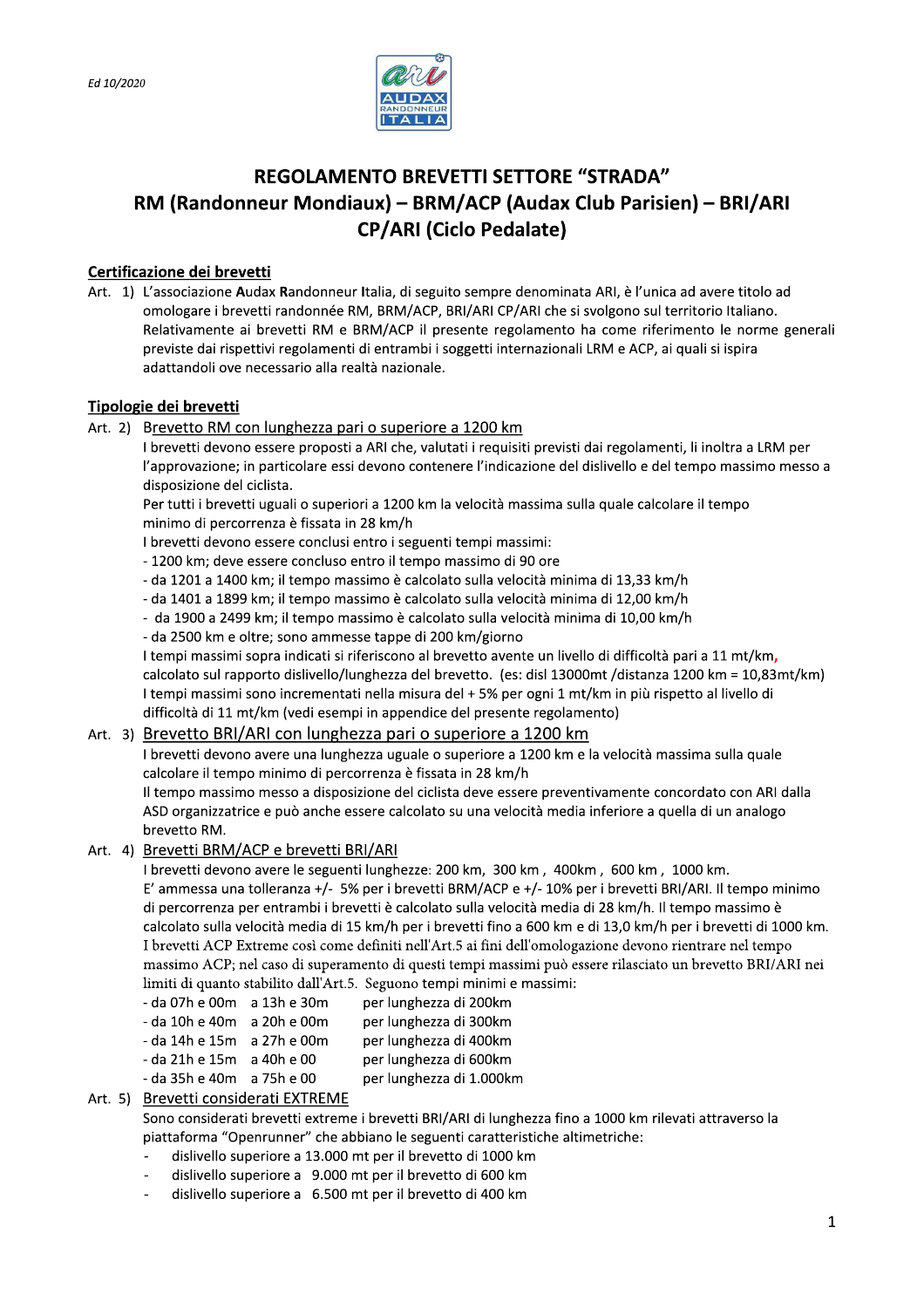- distivello superiore a 15.000 mt per il brevetto di 300 km.
- distivello superiore a 3.500 mt per il brevetto di 200 km.

il tempo massimo a disposizione del ciclista deve essere preventivamente concordato con ARI e di norma viene calcolato secondo il seguente criterio:

- velocita media di 13 km/h per brevetti fino a 600 km di lunghezza
- velocita media di 10 km/h per brevetti di 1000 km di lunghezza

dislivello superiore a 5.000 mt per il bre<br>
dislivello superiore a 3.500 mt per il bre<br>
il tempo massimo a disposizione del ciclista<br>
viene calcolato secondo il seguente criterio:<br>
- velocità media di 13 km/h per brevetti na prova non competitiva la cui lunghezza non puo essere superiore al 160 km  $\,$ La ciclo pedalata e di norma organizzata in concomitanza ad un brevetto e risponde alle regole dettate

anto riguarda le modalita di partecipazione e comportamentali il ciclista deve attenersi alle disposizioni contenute negli articoli del presente regolamento, fatta eccezione per le omologazioni. Ari provvede a pubblicare nel portale l'elenco nominativo dei ciclisti considerati "Finisher".

### Requisiti

il tempo massimo a disposizione del ciclista deve essere preventiva<br>
viene calcolato secondo il seguente criterio:<br>
velocità media di 13 km/h per brevetti fino a 600 Km di lunghezza<br>
- velocità media di 10 km/h per brevett Art. /) Al brevetto randonnee possono partecipare i ciclisti di ambo i sessi tesserati con una ASD affiliata alla FCI o a un Ente di Promozione Sportiva (EPS), la cui licenza sia valida nell'anno in corso, in modo da garantire le coperture assicurative e sanitarie previste dal DM 18/02/1982, ovvero il possesso del certificato medico di idoneita alla pratica del ciclismo di tipo agonistico, oppure dal DM 26/04/2013, ovvero il possesso del certificato medico di idoneità alla pratica di attività sportiva non agonistica ma di elevato impegno<br>cardiovascolare. **Requisiti**<br>
Art. 7) Al brevetto randonnée possono partecipare i ciclisti di ambo i sessi tesserati como ante di Promozione Sportiva (EPS), la cui licenza sia valida nell'anno in coperture assicurative e sanitarie previste From the Universidative e sanitarie previste dal DM 18/02/1982, overo il possesso del certificato me<br>coperture assicurative e sanitarie previste dal DM 18/02/1982, ovvero il possesso del certificato me<br>idoneità alla pratic

rche in possesso di un certificato medico come prescritto dal DM 18/02/1982 o dal DM 26/04/2013 e di una assicurazione responsabilita civile

- Art. 8) Ferme restando le norme relative ai limiti di età previste dalla FCI o dagli EPS, ARI è tenuta ad omologare tutti I ciclisti ammessi dall'organizzatore a partecipare ad un brevetto quando viene portato a termine nei tempi previsti dal presente regolamento.
- Art. 9) Ogni ciclista ha l'obbligo di versare alla ASD organizzatrice del brevetto randonnée, prima della partenza, la quota di iscrizione e di accettare senza riserve quanto previsto dal presente regolamento. Ha altresì l'obbligo di sottoscrivere con firma leggibile il "modulo dichiarazione di responsabilità" sul quale è riportato il logo ARI; non è accettato qualunque altro modulo "facsimile" o diverso da quello previsto.

### Bicicletta

- Art. 10) E' ammesso l'uso di bicicletta con trasmissione a catena, mossa esclusivamente dalla forza muscolare. Qualora il brevetto randonnee richieda percorrenze nelle ore notturne, la bicicletta deve essere dotata di un sistema di illuminazione anteriore e posteriore come previsto dalle norme del codice della Strada. L'organizzatore vieta al ciclista la partenza quando la bicicletta non risponde ai requisiti di cui sopra. <u>L'omologazione nel brevetto randonnee e riservata esclusivamente al ciclisti dotati di bicicletta con</u> <u>trasmissione a catena, mossa dalla sola forza muscolare</u>.
- Art. II) Biciclette a pedalata assistita (E-BIKE<u>)</u>

E' data facoltà alla ASD organizzatrice del brevetto randonnée di consentire la partecipazione ai ciclisti dotati di bicicletta a pedalata assistita (e-bike).

I nominativi dei ciclisti dotati di bicicletta a pedalata assistita non possono essere inseriti nell'elenco dei ciclisti che deve essere inviato a ARI come previsto dall'Art. 19) del regolamento.

### Comportamento

Art. 12) Ogni ciclista è a conoscenza che la ASD organizzatrice del brevetto randonnée non presidia il percorso e pertanto egli e in libera escursione personale.

Ogni ciclista ha l'obbligo di osservare lungo il percorso le norme del Codice della Strada e, ove presenti, ha il dovere di utilizzare le piste ciclabili.

- Art. 13) Ogni ciclista ha l'obbligo di indossare il casco protettivo durante lo svolgimento del brevetto randonnée.
- Art. 14) Ogni ciclista ha l'obbligo di attivare il sistema di illuminazione installato sulla bicicletta nei tempi indicati dal Codice della Strada; inoltre ha l'obbligo di indossare nelle ore notturne e ove la strada lo richieda (galleria) indumenti accessori dotati di strisce o bande con potere rifrangente.
- Art. 15) Ogni ciclista deve provvedere personalmente a tutto quanto e necessario per portare a termine il brevetto randonnée.

Lungo il percorso e vietata qualunque forma di assistenza prestata da persone al seguito del ciclista, volta a agevolario al fine di consentirgli di concludere regolarmente il brevetto randonnee, fatta eccezione per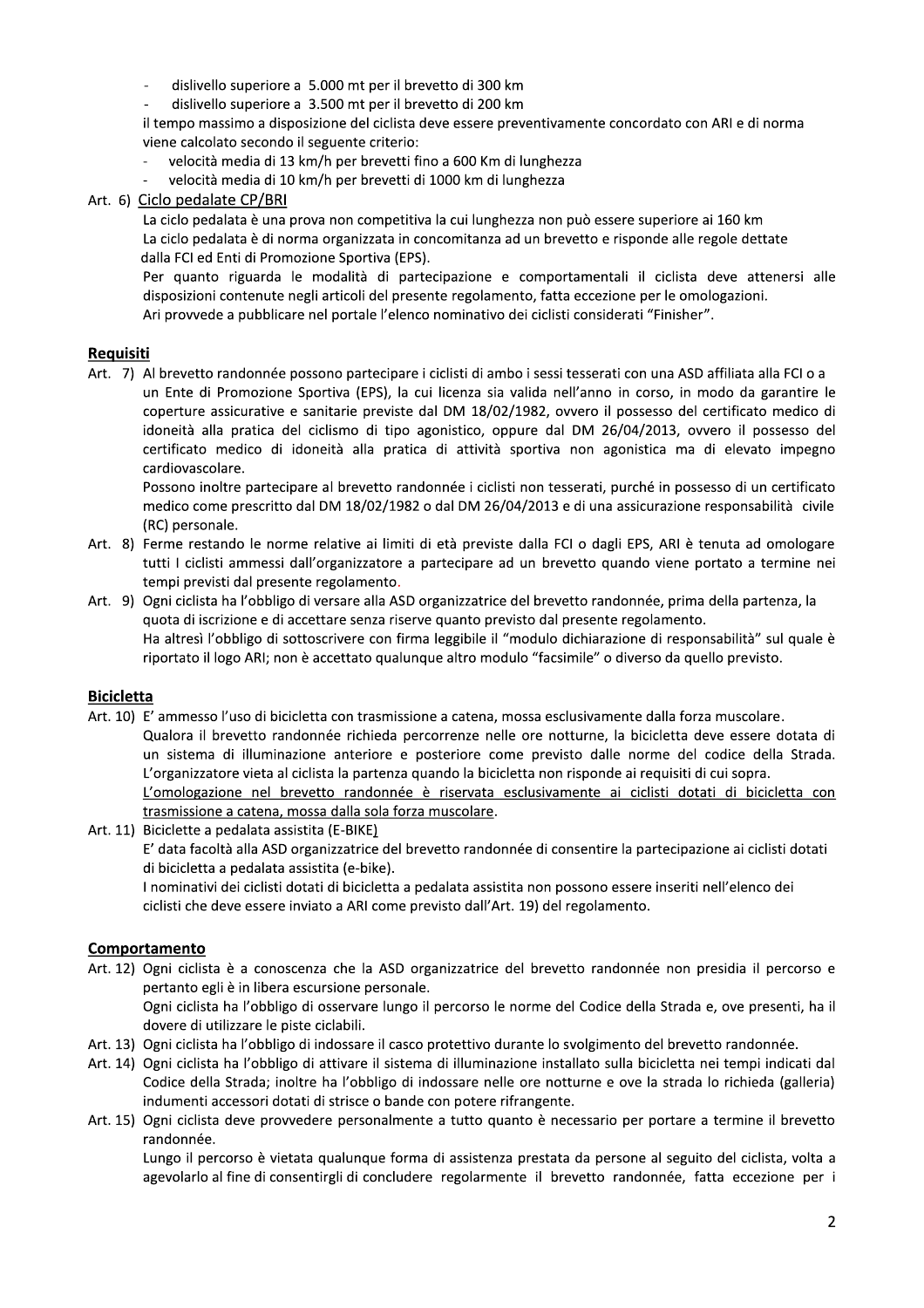punti di controllo situati lungo il percorso dove il egli potrà trovare un ristoro, se previsto dall'organizzatore, e potrà ricevere assistenza meccanica anche da parte di soggetti terzi.

- Art. 16) Ogni infrazione commessa a quanto previsto dagli Art. 6) 7) 8) 9) del presente regolamento comporta l'esclusione del ciclista dal brevetto randonnée.
- Art. 17) ARI e la ASD organizzatrice del brevetto randonnée non possono essere in alcun caso ritenuti responsabili degli incidenti che possono accadere al ciclista durante lo svolgimento del brevetto.

#### Partecipazione al brevetto randonnée

- Art. 18) Il brevetto randonnée RM, BRM/ACP, BRI/ARI non è una competizione e non comporta la stesura di classifiche e nessun riconoscimento in premi; il ciclista è comunque a conoscenza che si tratta di una prova di resistenza che può richiedere un notevole impegno psicofisico.
- Art. 19) Ogni ciclista riceve prima della partenza:
	- una carta di viaggio autoprodotta dall'organizzatore per i brevetti RM E BRI/ARI uguali o superiori a 1200 km - una carta di viaggio che ARI mette a disposizione dell'organizzatore sul portale www.audaxitalia.it : carta gialla per il brevetto BRM/ACP; carta rosa per il brevetto BRI/ARI; carta bianca per le ciclo pedalate CP/ARI Sulla carta di viaggio l'organizzatore deve indicare gli orari di partenza, di passaggio ai punti di controllo e di

arrivo; sulla medesima carta il personale preposto al controllo dall'organizzatore segnerà l'orario effettivo di partenza, di passaggio ai punti di controllo situati lungo il percorso e di arrivo del ciclista

In alternativa alla carta di viaggio può essere consegnata una tessera magnetica dotata di codice avente le stesse funzioni;

- un road book con le indicazioni dell'itinerario da seguire, delle località e degli orari entro i quali dover transitare ai punti di controllo posti lungo il percorso.

Ogni ciclista ha il dovere di custodire con cura gli strumenti di controllo in modo tale che sia possibile la vidimazione della carta di viaggio o la lettura della tessera magnetica.

Art. 20) Ogni ciclista deve presentare al personale che presidia la partenza, i punti di controllo lungo il percorso e l'arrivo, la carta di viaggio o la tessera magnetica.

La mancata vidimazione da parte del personale dell'organizzazione della carta di viaggio alla partenza o in uno qualsiasi dei punti di controllo situati lungo il percorso, così come la mancata lettura della tessera magnetica, comporta la non omologazione del brevetto randonnée.

Possono essere altresì previsti punti di controllo non presidiati; in tal caso il ciclista deve obbligatoriamente dotarsi di un documento rilasciato da un soggetto terzo (esercizio commerciale, ente pubblico, ecc.) da presentare all'arrivo, dal quale si possa chiaramente rilevare l'avvenuto passaggio al punto di controllo e l'orario di transito, pena la non omologazione della prova.

#### Art. 21) Ogni ciclista deve transitare ai punti di controllo entro gli orari indicati sulla carta di viaggio.

Tanto per i brevetti RM quanto per i brevetti BRM/ACP e BRI/ARI è consentito il passaggio al punto di controllo in ritardo rispetto all'orario previsto nei seguenti casi:

- 1) Siano previsti prima dell'arrivo 2 punti di controllo lungo il percorso e il ritardo venga recuperato al passaggio dal 2° punto di controllo;
- 2) siano previsti prima dell'arrivo 3 punti di controllo lungo il percorso e il ritardo venga recuperato al passaggio dal punto di controllo successivo a quello in cui è stato registrato il ritardo;
- $3)$ siano previsti 4 o più punti di controllo e che il ritardo venga recuperato entro il passaggio al secondo punto di controllo successivo a quello in cui è stato registrato il ritardo.

Il mancato rispetto del passaggio entro le fasce orarie indicate o del passaggio al controllo secondo quanto previsto dai punti 1), 2), 3) di cui sopra, comporta la non omologazione del brevetto randonnée.

In caso di passaggio in ritardo al punto di controllo non presidiato o non più presidiato dall'organizzatore il ciclista deve certificare l'avvenuto transito con gli stessi criteri indicati dall'art. 20 ultimo comma.

Il ciclista ottiene l'omologazione del brevetto concludendo la prova entro il tempo minimo e massimo indicato dalla ASD organizzatrice secondo quanto previsto dal presente regolamento.

Art. 22) All'arrivo ogni ciclista deve esibire al personale della ASD organizzatrice la carta di viaggio o la tessera magnetica.

La carta di viaggio è un documento personale e pertanto il ciclista ha il diritto di chiederne la consegna con segnati l'orario di arrivo e il tempo impiegato per portare a termine il brevetto randonnée anche nel caso in Cui i tempi di percorrenza del brevetto siano stati rilevati con l'uso della carta magnetica. La carta di viaggio certifica il regolare svolgimento della prova da parte del ciclista.

#### **Omologazione del brevetto**

Art. 23) La ASD organizzatrice del brevetto randonnée invia a ARI tramite l'apposito file di gestione presente nel proprio profilo presente nel portale www.audaxitalia.it l'elenco nominativo dei ciclisti che lo hanno regolarmente portato a termine, redatto in ordine alfabetico, non oltre 5 giorni dalla data di svolgimento del brevetto.